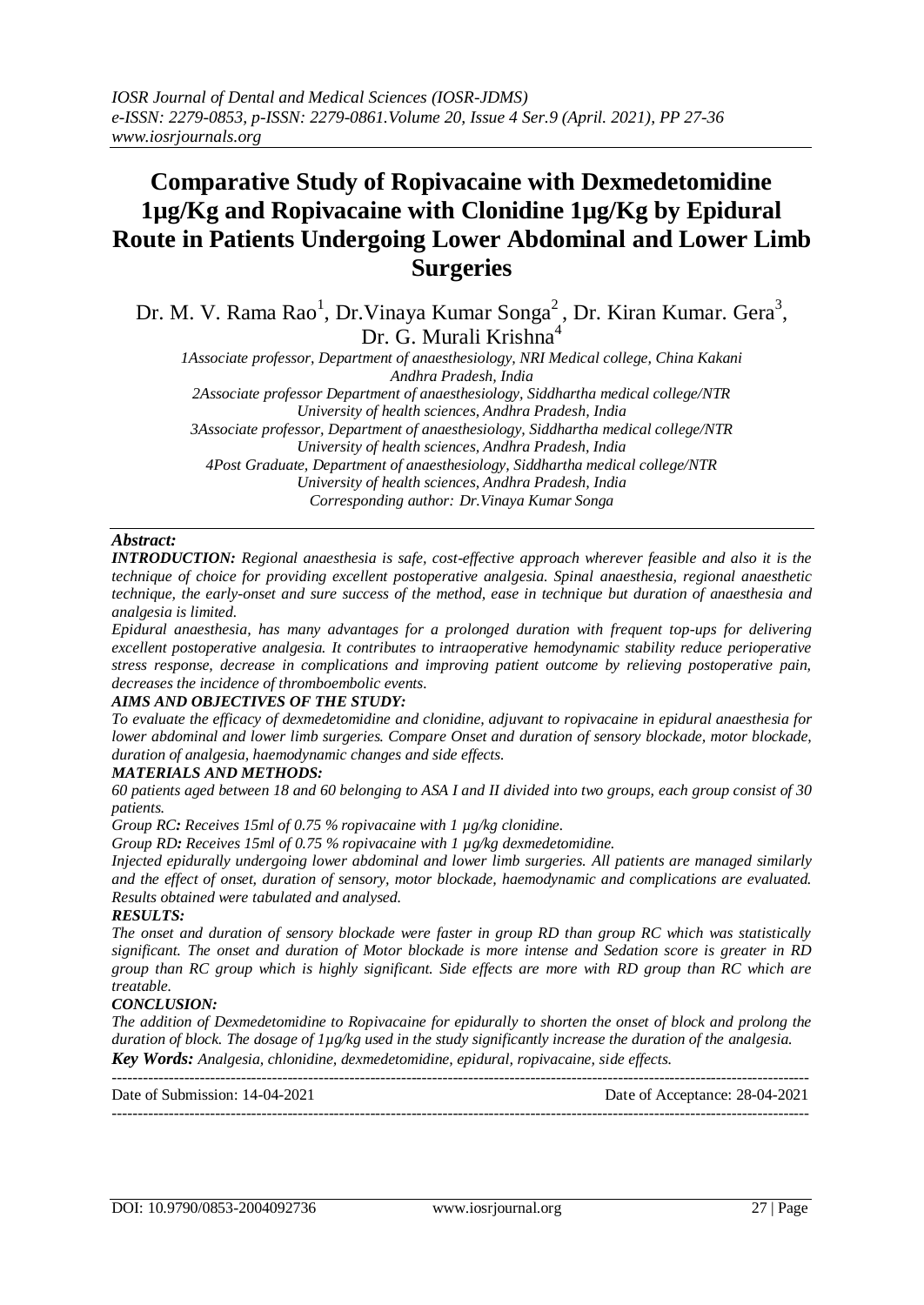## **HISTORY:**

# **I. Introduction**

Regional anaesthesia is safe, cost-effective technique of choice for providing excellent postoperative analgesia. Spinal anaesthesia is the preferred regional anaesthetic technique, technical ease, early-onset, sure success of the method, and the duration of anaesthesia and analgesia is limited.

Epidural anaesthesia, providing prolonged duration with frequent top-ups is the preferred method of choice for delivering excellent postoperative analgesia, intraoperative hemodynamic stability, reduce perioperative stress response, decrease in complications, improving patient outcome and decreases the incidence of thromboembolic events.

To combat a lot of patient apprehension and anxiety, due to surgery and unfamiliar environment of the operation theatre and noise of sophisticated equipments, sedative drugs added as adjuvants to local anaesthetics, α-2 agonists like clonidine, dexmedetomidine provide the prolonged duration of anaesthesia and analgesia and excellent sedation, amnesia and decreased anxiety to the patient with excellent hemodynamic stability.

The  $\alpha$ -2 adrenergic agonists have both analgesic and sedative properties when used as an adjuvant in regional anaesthesia**1-4** . Dexmedetomidine is a highly selective α-2 adrenergic agonist with an affinity of 8 times greater than clonidine. These adjuvants, because of their analgesic properties and augmentation of local anaesthetic effects, reduce the requirement of anaesthetic agents. Stable hemodynamics and decreased oxygen demand due to enhanced sympathoadrenal stability make them very useful pharmacologic agents.<sup>5,6</sup>

# **ANATOMY OF THE EPIDURAL SPACE**

The space between the spinal dura and the periosteum lining the vertebral canal is the epidural space**18,19,20,21** average diameter is 0.5cms.

Structures encountered from skin to the epidural space by the advancing epidural needle via the midline approach are:

- 1. Skin
- 2. Subcutaneous tissue
- 3. Supraspinous ligament
- 4. Interspinous ligament
- 5. Ligamentum flavum

# **Boundaries of the epidural space:**

1. **Superior:** The foramen magnum. The two layers of the dura mater are attached to the margins of the foramen magnum.

- 2. **Inferior:** Sacral hiatus and the sacrococcygeal membrane.
- 3. **Lateral:** Periosteum of the pedicles and the intervertebral foramina.
- 4. **Anterior:** Posterior longitudinal ligament covers the vertebral bodies and the intervertebral discs.

5. **Posterior:** The anterior surfaces of the laminae and their connecting ligaments, roots of the vertebral spines and the ligamentum flavum.

# **Contents of the epidural space:**

- Dural sac and the spinal nerve roots.
- Epidural plexus of veins.
- Epidural fat.
- Lymphatics.
- Spinal arteries.



Figure No.1: Epidural space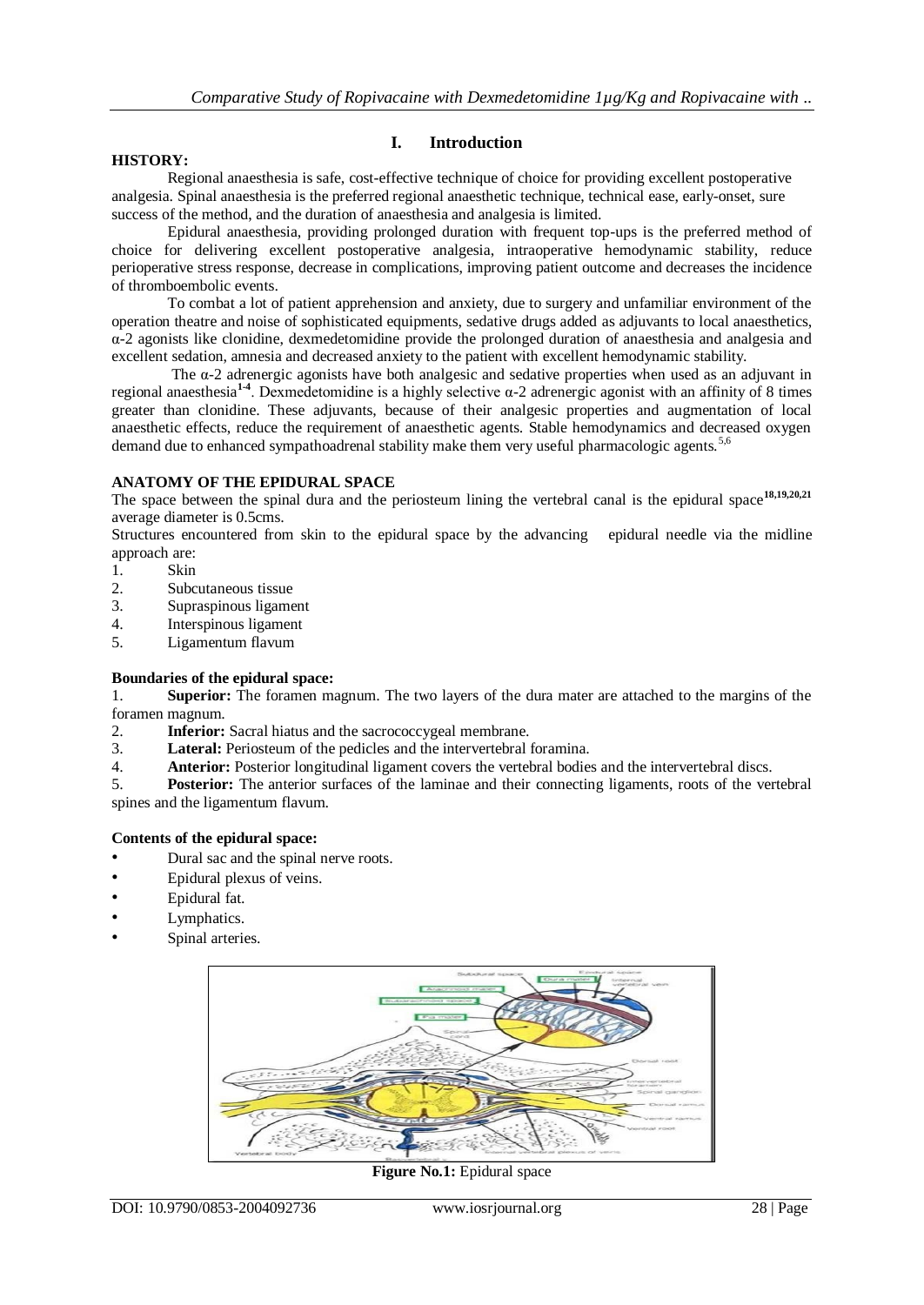## **Pharmacology of Ropivacaine:**

Ropivacaine is a long acting regional anesthetic that is structurally related to Bupivacaine. It is a pure s(-)enantiomer developed for the purpose of reducing potential toxicity and improving relative sensory and motor block profile. Ropivacaine is an optically pure s(-) enantiomeric form of the parent chiral molecule propivacaine.It belongs to the group of local anesthetics the pipecoloxylidides and has a propyl group on the piperdine nitrogen atom compared to bupivacaine which has a butyl group.



**Figure No.2 :** Structure of Ropivacaine

# **DEXMEDETOMIDINE:**

Dexmedetomidine is a highly selective α2-adrenergic agonist. The effects of dexmedetomidine can be reversed with α2-antagonist drugs.

## **Physicochemical Characteristics:**

Dexmedetomidine is the active S-enantiomer of medetomidine, a highly selective  $\alpha$ 2 adrenergic agonist and imidazole derivative that is used in veterinary medicine. Dexmedetomidine is water soluble and available as a parenteral formulation.



**FIGURE NO 3:** STRUCTURE OF DEXMEDETOMIDINE

## **Pharmacodynamics:**

Dexmedetomidine produces its effects through activation of CNS  $\alpha$ 2-receptors. It seems to decrease perioperative opioid consumption and improve pain scores, but analgesic benefit has not been shown in all settings. Specifically, it may be beneficial for prevention of emergence delirium after paediatric anaesthesia. At the other extreme of age, dexmedetomidine may be superior to propofol for reducing delirium in elderly patients requiring sedation after cardiac or non-cardiac surgery.

# **CLONIDINE**

# **Mechanism of action:**

Clonidine stimulates pre-synaptic  $\alpha$ -2 receptors and inhibits norepinephrine release from both central and peripheral adrenergic terminals. It also has some and in high oral doses may cause paradoxical hypertension by stimulating vascular alpha 1 receptors<sup>23</sup> due to  $\alpha$ -1 agonist activity. sedative effect reflects the inhibition of the nucleus in the pontine locus coeruleus.<sup>2</sup>**<sup>2</sup>**

# **II. Material And Methods**

The study was carried out on patients of Department of Anaesthesiology, Siddhartha Medical College/General Hospital Vijayawada, Andhra Pradesh. A total 60 patients of either sex between 18 and 60 years of age under physical status ASA 1 and ASA 2 scheduled for elective lower abdominal and lower limb surgeries were included after obtaining ethical clearance from the institution and informed written consent from the patients.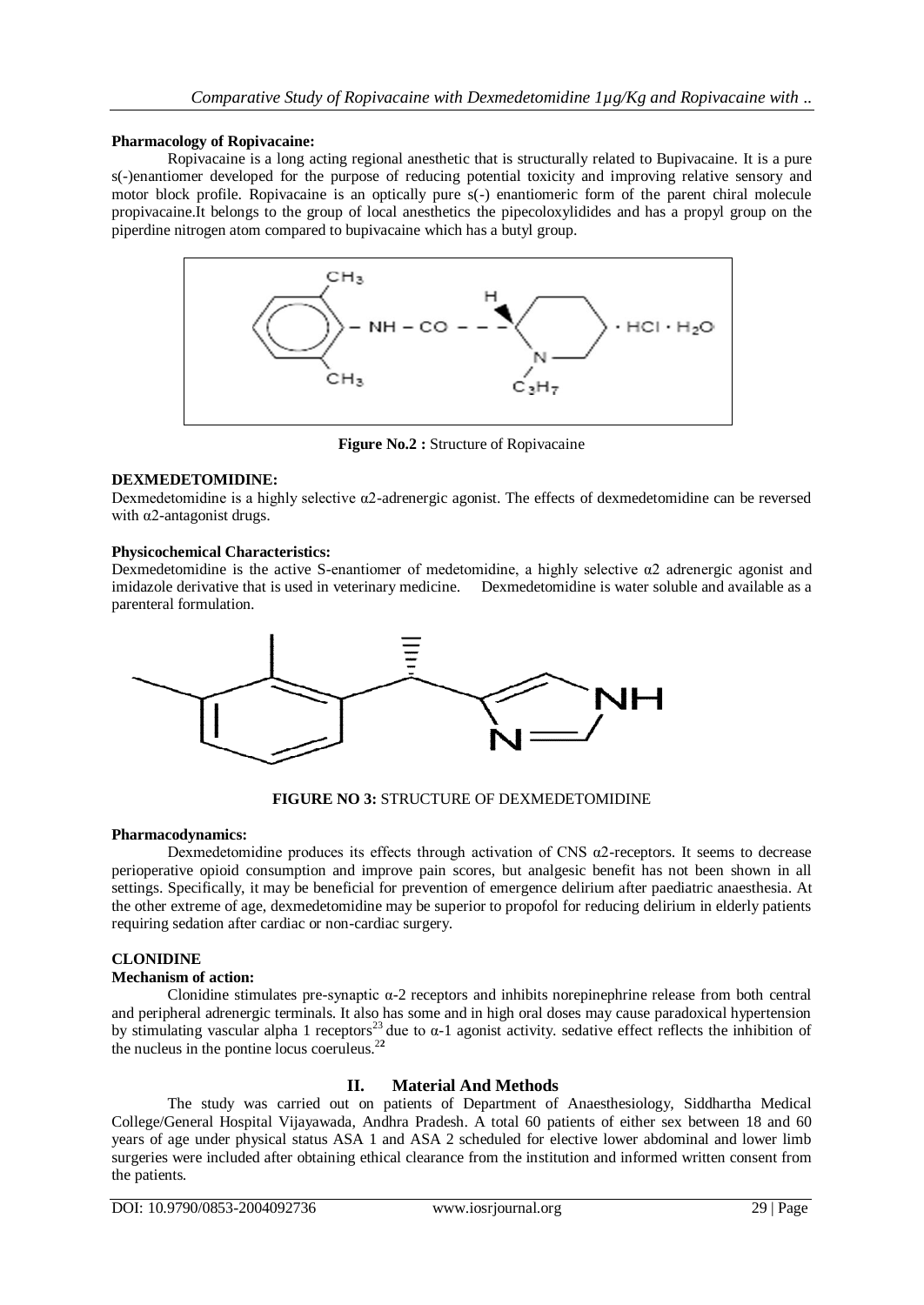## **INCLUSION CRITERIA:**

- ASA physical status class I and II.
- Age between 18 -60 years.

# **EXCLUSION CRITERIA:**

- Psychiatric Diseases.
- History of Drug abuse and allergy to local anaesthetics of the amide type.
- ASA III and IV
- Contraindications of epidural anaesthesia
- Spine abnormalities.
- Hematological disorders.
- Bleeding or coagulation test abnormalities.
- Local skin infection.
- Hemodynamically unstable patients such as bradycardia, orthostatic hypotension, atrioventricular

block.

Preanesthetic checkup done one day prior to the surgery premedicated with Tab. Ranitidine 150 mg and Tab. Alprazolam 0.5mg in the night the day before surgery, Patients were randomized into 2 groups ropivacaine with clonidine (RC) and ropivacaine with dexmedetomidine (RD) by computer generated numbers, blinding was achieved by resident who was preparing the study drug was not involved in study.

**PROCEDURE:** On the morning of the surgery, everything kept ready for emergency intubation and emergency drugs. After shifting the patient to operation theatre non-invasive minimum mandatory monitors were attached and the baseline pulse rate, systolic blood pressure, diastolic blood pressure, mean arterial pressure, ECG (lead II) and oxygen saturation were noted down. A wide bore I.V. cannula was secured. After taking aseptic precautions of the back (lumbar region) epidural space was identified by Loss of resistance method (Syringe technique), Negative pressure technique **(**Hanging drop sign).



**Figure 4:** drugs trays with epidural kit



**Figure 5:** Epidural needle insertion **Figure 6:** Loss of resistance method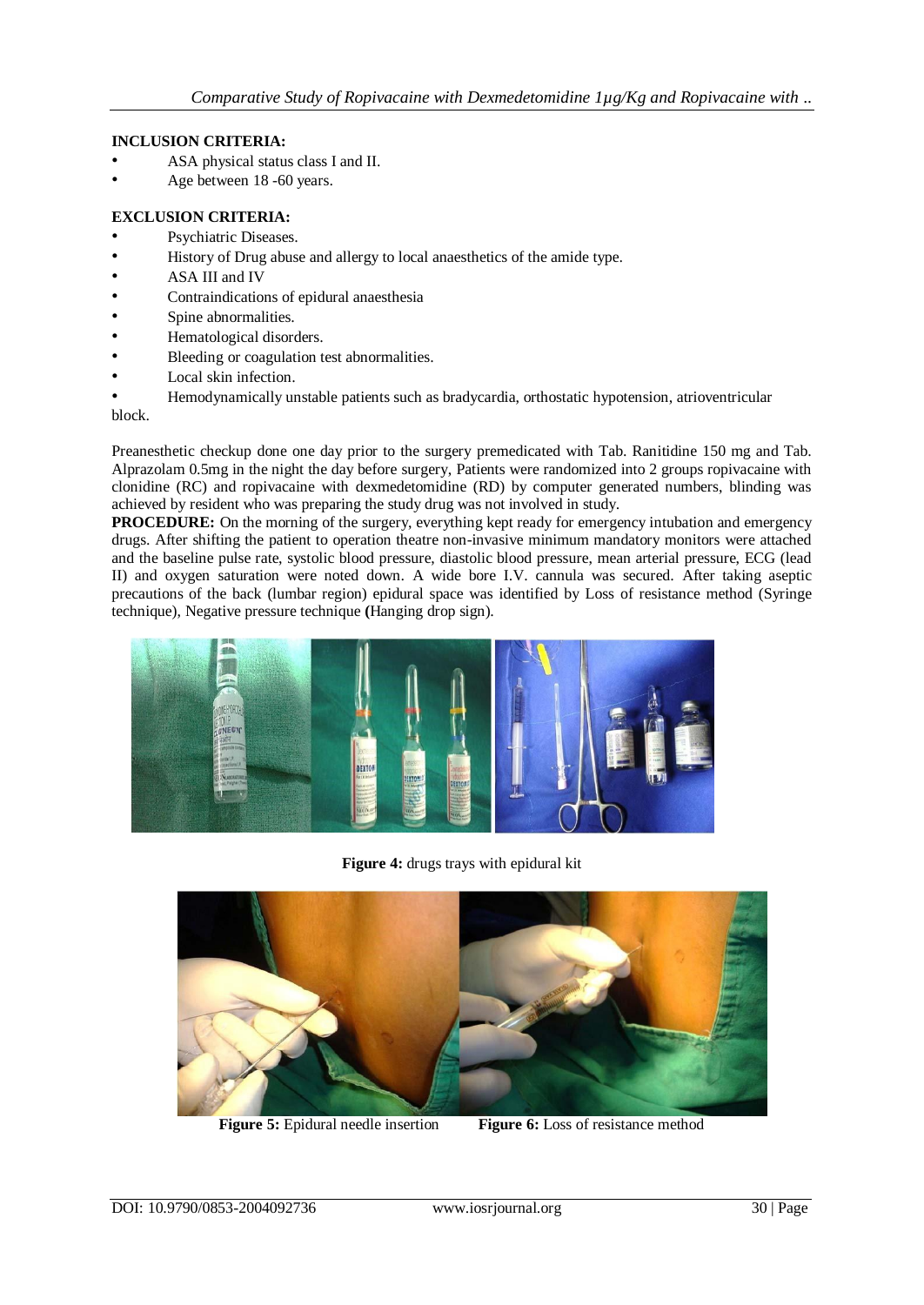

*Figure 7: Epidural catheter insertion Figure 8:Drug injection*



A test dose of 3ml of 2% lignocaine hydrochloride solution comprising adrenaline 1:2,00,000 was injected. Later the thesis drug is administered as follow

- Group RC**:** Receives 15ml of 0.75 % ropivacaine with 1 µg/kg clonidine
- Group RD**:** Receives 15ml of 0.75 % ropivacaine with 1 µg/kg dexmedetomidine

The bilateral pin-prick method to evaluate and check the sensory level  $\&$  modified Bromage scale for motor block.

# **MODIFIED BROMAGE SCALE**

- 0 No motorblock
- 1 Inability to raise extended legs, able to move knees and feet
- 2 Inability to flex knee, able to move feet
- $3$  Inability to flex ankle  $\&$  foot, complete motor block
- Time of onset of sensory block level at T10, highest sensory block level, motor block level, intensity of motor block and duration of analgesia were recorded.
- Ramsay sedation scale was used for assessment of sedation score.
- 1. Patient is anxious and agitated or restless.
- 2. Patient is cooperative, oriented and tranquil.
- 3. Patient responds to verbal commands only.
- 4. Patient asleep with brisk response to a light glabellar tap or loud auditory stimulus.
- 5. Patient asleep with sluggish response to light glabellar tap or loud auditory stimulus.
- 6. Patient does't respond to painful stimulus.

 Heart rate (HR), blood pressure (BP), O2 saturation (SPO2) were monitored continuously and recordings were made every 5 mins for 10mins interval, thereafter at 10mins interval for 30 mins, thereafter at 15mins interval for 60 mins and finally at 20mins up to 120mins.

• Any side effects like hypotension (defined as systolic arterial pressure falling more than 20% mmHg) was noted and treated with inj. Mephentermine 6mg in bolus doses and bradycardia (heart rate <50 bpm) was noted and treated with 0.6mg with inj. Atropine.

Statistical analysis was done by applying Chi-square test, Anova test and students 't'test to analyze the data, p value was determined. Microsoft word and Excel have been used to create tables, charts etc.  $P > 0.05$  is not significant,  $P < 0.05$  is significant,  $P < 0.001$  is highly significant.

| <b>Table 1:</b> Demographic data |                   |                   |                |  |
|----------------------------------|-------------------|-------------------|----------------|--|
| <b>PARAMETER</b>                 | $GROUP-RC$        | $GROUP - RD$      | <b>P VALUE</b> |  |
| Number of patients               | 30                | 30                |                |  |
| Age                              | $39.60 \pm 10.46$ | $40.23 \pm 12.07$ | 0.829          |  |
| Weight                           | $59.60 \pm 8.96$  | $59.27 \pm 11.01$ | 0.898          |  |

**III. Observation And Results**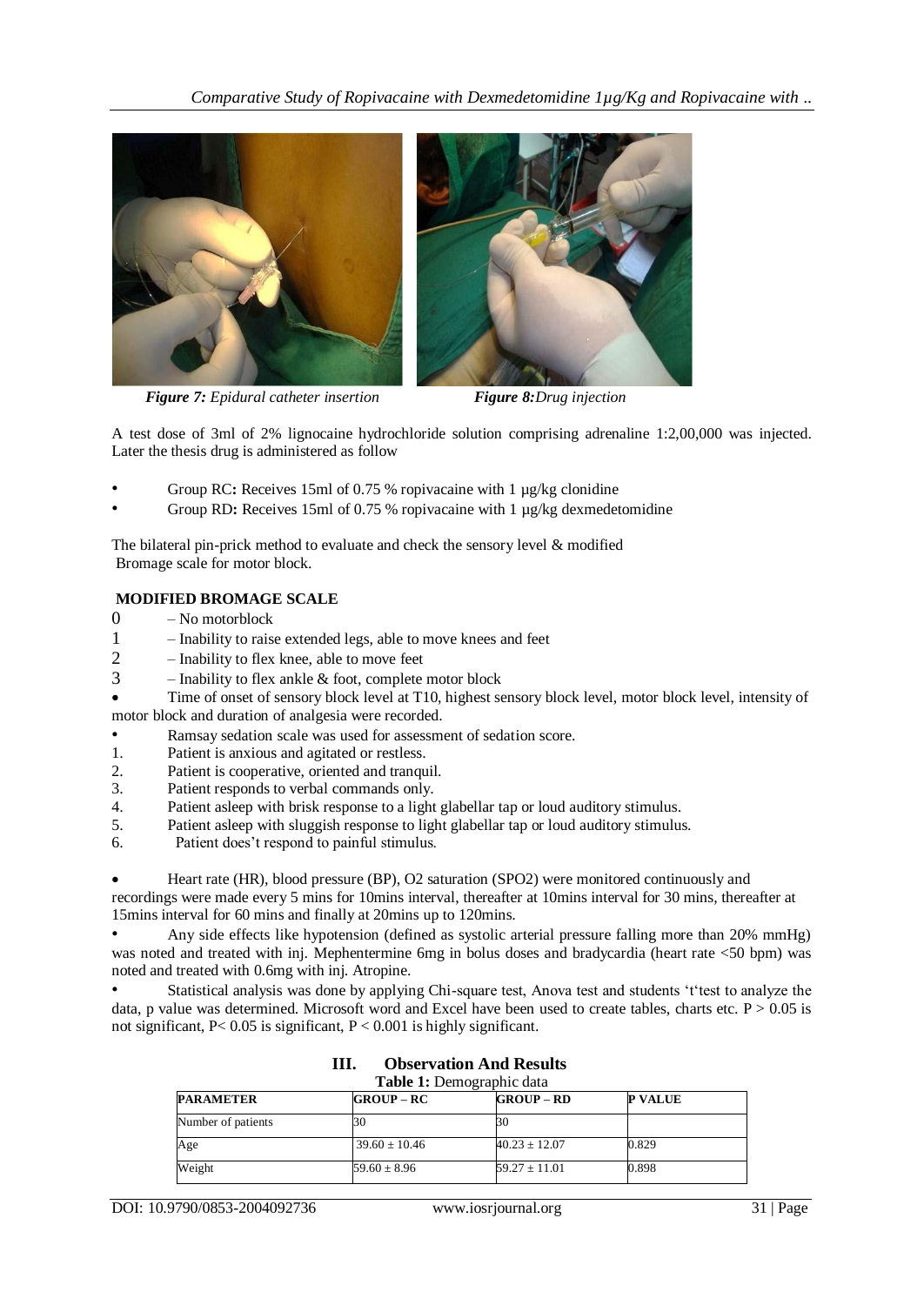Patients participated in this study were in the age group of 18-60 years. On statistical comparison the two groups were comparable and statistically not significant. The weight of the patients in group RC & group RD are comparable and statistically not significant. The mean weight in group RC is 59.6 kgs and group RD is 59.27 kgs.

| ASA grade  | ີ<br>$Group - RC$ |                    | $Group - RD$  |                    |  |
|------------|-------------------|--------------------|---------------|--------------------|--|
|            | <b>Number</b>     | Percentage $(\% )$ | <b>Number</b> | Percentage $(\% )$ |  |
| <b>ASA</b> | 19                | 63.3               | 16            | 53.3               |  |
| ASA II     | 11                | 36.7               | 14            | 46.7               |  |
| Total      | 30                | 100                | 30            | 100                |  |

**Table 2:** ASA grade in two groups

In this study 63.3 % of patients in the RC group and 53.3 % of patients in the RD group belong to ASA I. 36.7 % patients in RC group and 46.7 % in RD group belongs to ASA II. Distribution of ASA grade is statistically not significant in two groups with  $P = 0.30$ .

| <b>Surgeries</b>          | $Group - RC$  |                    | $Group - RD$  |                    |
|---------------------------|---------------|--------------------|---------------|--------------------|
|                           | <b>Number</b> | Percentage $(\% )$ | <b>Number</b> | Percentage $(\% )$ |
| <b>Hernioplasty</b>       | 4             | 13.33              | 3             | 10                 |
| <b>CRIF/ORIF with PFN</b> | 10            | 33.33              | 11            | 36.66              |
| <b>ORIF</b> with ILN      | 3             | 10                 | 5             | 16.66              |
| <b>DHS</b>                | 3             | 10                 |               | 3.33               |
| <b>TAH</b>                | 10            | 33.33              | 10            | 33.33              |
| <b>Total</b>              | 30            | 100                | 30            | 100                |

**Table 3:** Surgeries in two groups of patients studied

## **Table 4:** comparison of time for onset of sensory and motor block

| <b>Variables</b>                                          | $Group-RC$       | $Group - RD$     | P value |
|-----------------------------------------------------------|------------------|------------------|---------|
| Time from injection<br>to sensory level T10<br>(in min)   | $6.63 \pm 2.49$  | $5.30 \pm 2.07$  | 0.028   |
| Time for maximum sensory<br>block<br>(in minutes)         | $12.53 \pm 3.70$ | $10.47 \pm 2.89$ | 0.019   |
| <b>Onset time for</b><br><b>Bromage 3</b><br>(in minutes) | $21.73 \pm 5.15$ | $19.17 \pm 6.50$ | 0.096   |



**Graph 1:** Time from injection to T10 sensory level

Onset of sensory blockade in both groups is comparable and the distribution of patients was statistically significant, onset is delayed in group RC.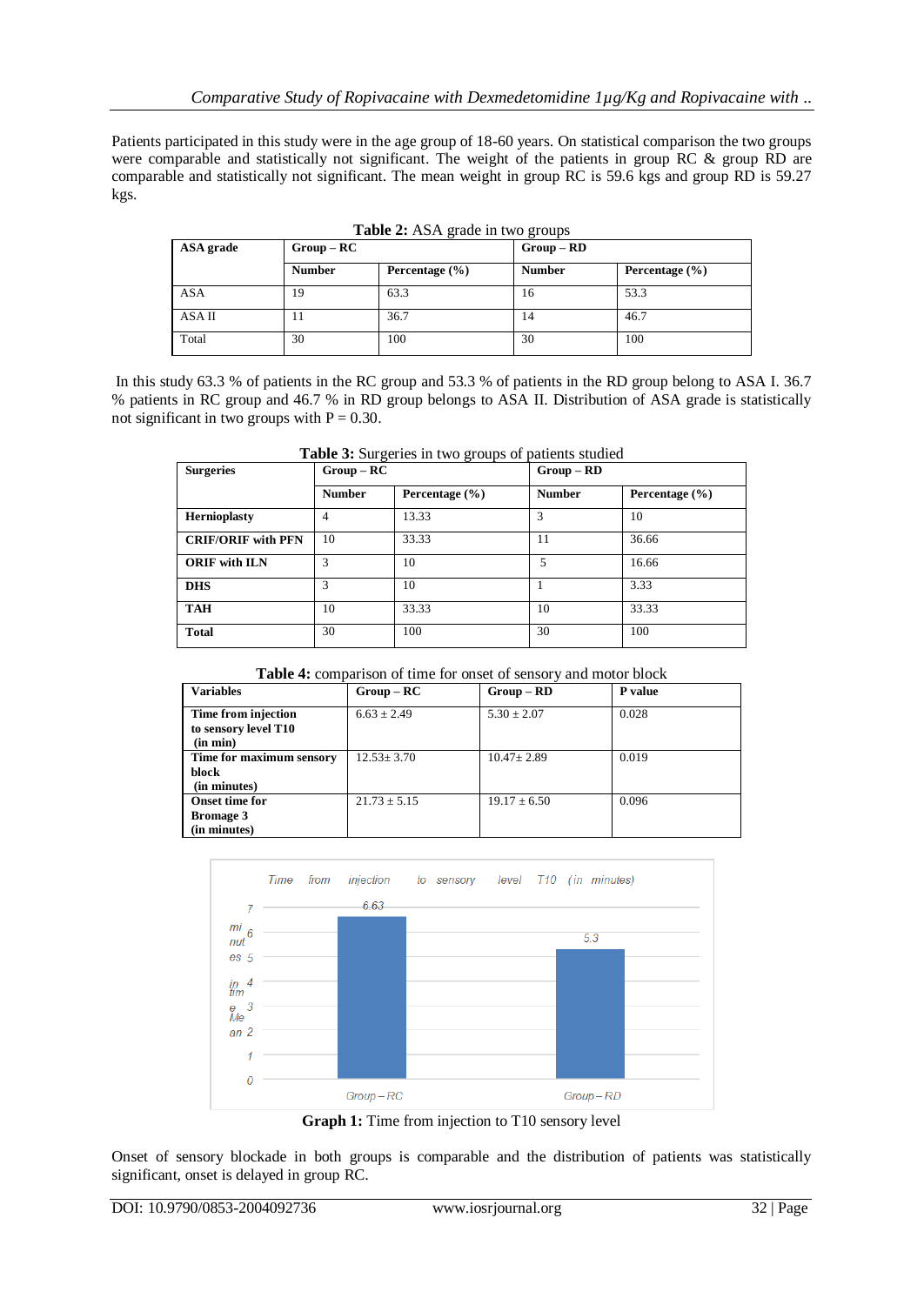

**Graph 2:** Time from injection to maximum sensory block

Time for maximum sensory blockade is comparable and the distribution of patients was Statistically significant. onset is delayed in group RC.



**Graph 3:** Time from injection to Bromage 3

Onset time for Bromage 3 is compared in both groups, which are statistically not Significant. The systolic blood pressure in 2 groups was compared at 1,20,30,45,90 and 120 min statistically significant. The mean diastolic blood pressure is compared between 2 groups at 1,20,45 and 60 were statistically significant. The mean arterial blood pressure in 2 groups are compared and at 1,20,45,60 min. The study is statistically significant. ( $P < 0.05$ ). The heart rate is compared between 2 groups at 20,60,90 the study is statistically significant. (P < 0.05)**.**

| <b>THERE</b> $\sigma$ . Comparison of side effects in two groups |              |                   |              |                   |
|------------------------------------------------------------------|--------------|-------------------|--------------|-------------------|
| Side effects                                                     | $Group - RC$ |                   | $Group - RD$ |                   |
|                                                                  | Number       | Percentage $(\%)$ | Number       | Percentage $(\%)$ |
| Dry mouth                                                        |              |                   |              | 6.66              |
| Hypotension                                                      |              | 36.66             | 23           | 76.66             |
| <b>Bradycardia</b>                                               | 8            | 26.66             | 19           | 63.33             |

**Table 5:** Comparison of side effects in two groups

In this study side effects of 2 groups were compared, 6.66 % patients of RD group had experienced dry mouth, 76.66 % developed hypotension, 63.33 % developed bradycardia. In RC group 36.66 % developed hypotension and 26.66 % developed bradycardia.

| Table 6: Comparison of Ramsay sedation scale in both the groups |  |  |
|-----------------------------------------------------------------|--|--|
|-----------------------------------------------------------------|--|--|

| <b>RSS</b>       | $Group - RC$    | Group - RD      | P value |
|------------------|-----------------|-----------------|---------|
| $1$ min          | $1.00 \pm 0$    | $1.00 \pm 0$    | < 0.001 |
| $5 \text{ min}$  | $1.00 \pm 0$    | $1.00 \pm 0$    | < 0.001 |
| $10 \text{ min}$ | $1.13 \pm 0.35$ | $1.97 \pm 0.18$ | < 0.001 |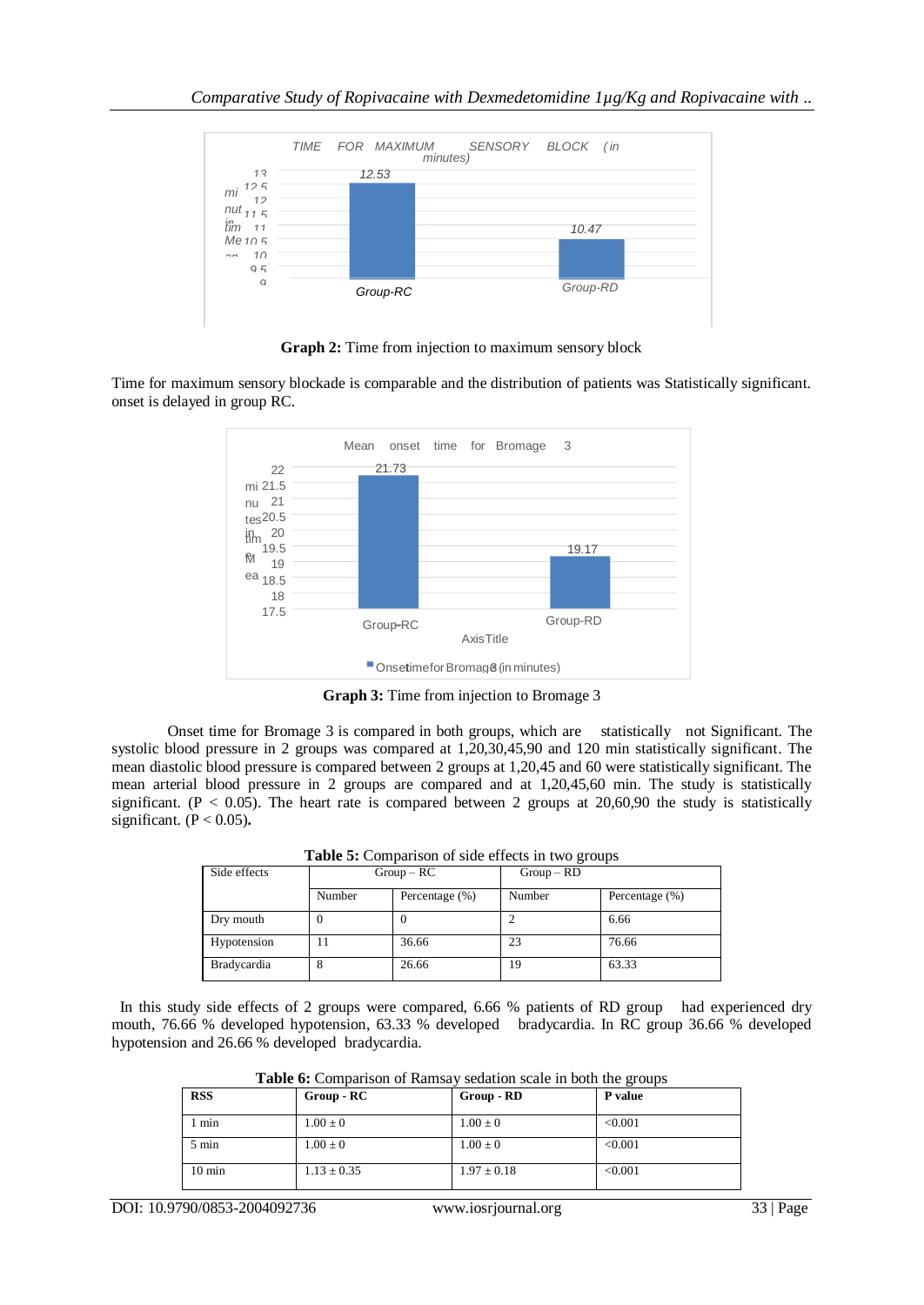| $20 \text{ min}$  | $1.90 \pm 0.55$ | $2.73 \pm 0.45$ | < 0.001 |
|-------------------|-----------------|-----------------|---------|
| $30 \text{ min}$  | $2.00 \pm 0.53$ | $2.97 \pm 0.18$ | < 0.001 |
| $45 \text{ min}$  | $2.3 \pm 0.65$  | $3.0 \pm 0$     | < 0.001 |
| $60 \text{ min}$  | $2.43 + 0.51$   | $3.0 + 0$       | < 0.001 |
| $90 \text{ min}$  | $2.5 \pm 0.51$  | $3.0 \pm 0$     | < 0.001 |
| $120 \text{ min}$ | $2.62 \pm 0.49$ | $3.0 \pm 0$     | < 0.001 |

Ramsay sedation score was compared in both groups, RSS score is more in group RD So RD group was more sedative action. Statistically both groups were highly significant. (p value <0.001). Duration of time for 2 segment regression, time for Bromage grade 1, time for sensory regression to S 1, time for  $1<sup>st</sup>$  epidural top up all were comparable and all were statistically highly significant (p value <0.001).

# **IV. Discussion**

Epidural anaesthesia is considered as a gold standard technique as it provides complete and dynamic anaesthesia. The benefits include suppression of stress response by sympatholysis, stable hemodynamics with reduction in cardiac mortality, reduction in pulmonary complications due to active physiotherapy and early mobilization, reduced blood loss and decrease in thromboembolic complications following surgery.

Epidural anaesthesia provides adequate anaesthesia, it does not decrease apprehension induced by fear of surgery and unfamiliar environment of operation theatre. In order to overcome this draw backs there always has been a search for drugs with sedative properties to be added as adjuvants to local anaesthetics.

α-2 agonists to local anaesthetics in epidural anaesthesia having its own pharmacology profile and its side effects.

The main aim of postoperative analgesia is to provide subjective comfort, in addition to inhibiting nociceptive impulse caused by surgical trauma and to blunt somatic as well as autonomic reflexes in response to pain.

The epidural administration of these drugs is associated with sedation, anxiolysis, analgesia, hypnosis and sympatholysis.**3,4** The faster onset of action of local anaesthetic, rapid establishment of both sensory and motor blockade, prolonged postoperative analgesia, dose sparing action of local anaesthetic and stable cardiorespiratory parameters make these agents very effective adjuvants in neuraxial anaesthesia.**7-12**

The present study was performed to compare the clonidine and dexmedetomidine in their efficacy as adjuvants in epidural anaesthesia.

The two groups were comparable and the mean values of age with standard deviation are  $39.60 \pm 10.46$ ,40.23  $\pm$  12.07 in RC and RD groups respectively. There was no statistically significant difference between these two groups,  $P = 0.829$  and 0.898 respectively.

**Anand VG,<sup>14</sup> et al** (2011) used 0.25 % ropivacaine caudally, **Chandran <sup>24</sup> et al** (2014) also used 0.75 % epidurally**, MausumiNeogi,<sup>15</sup> et al** (2011) also used 0.25 % caudally, **Salgado,<sup>16</sup> et al** (2008) used 0.75 % epidurally, **Arunkumar, V.R. Hemanth kumar, <sup>13</sup> et al** (2015) used 0.75% epidurally, **Bajwa SJ.<sup>12</sup>** (2011) et al (2011) used 0.75 % epidurally.

0.75 % Ropivacaine produce adequate intensity of motor and sensory blockade and is comparable to 0.5 % bupivacaine with reduced side effects and less cardiotoxicity compared to clonidine and also mean onset time of sensory block was shorter in 0.75 % Ropivacaine group when compared to 0.5 % Bupivacaine group. Hence for present study the dose selected is similar as in the study conducted by **Sruthi Arunkumar, <sup>13</sup> et al.** In present study the mean time for onset of sensory analgesia at T 10 is  $6.63 \pm 2.49$  mins In group RC and  $5.30 \pm 2.07$  mins in group RD. This is statistically significant (p < 0.05) and the onset is faster in RD group compared to RC group. **Saravia P.S.F, Sabbag AT et al <sup>25</sup>** found no significant change in the onset time for sensory block between control and dexmedetomidine groups.

In present study the duration of sensory block is longer withRopivacaine + Dexmedetomidine group compared to Ropivacaine + Clonidine group. It is  $429.60 \pm 46.20$  mins in Ropivacaine

+ Dexmedetomidine group compared to  $367.67 \pm 49.02$  mins in Ropivacaine + Clonidine group. This is statistically highly significant.  $(P < 0.001)$ 

**V, Kaur J <sup>17</sup>et al** who observed the mean duration of analgesia to be 366.62±24.42 mins in group ropivacaine with dexmedetomidine compared to 242.16±23.86 mins with in group ropivacaine with fentanyl which is highly significant. Present study also concords with study conducted by **Sruthi Arunkumar, V.R. Hemanth kumar, N. Krishnaveni, M.**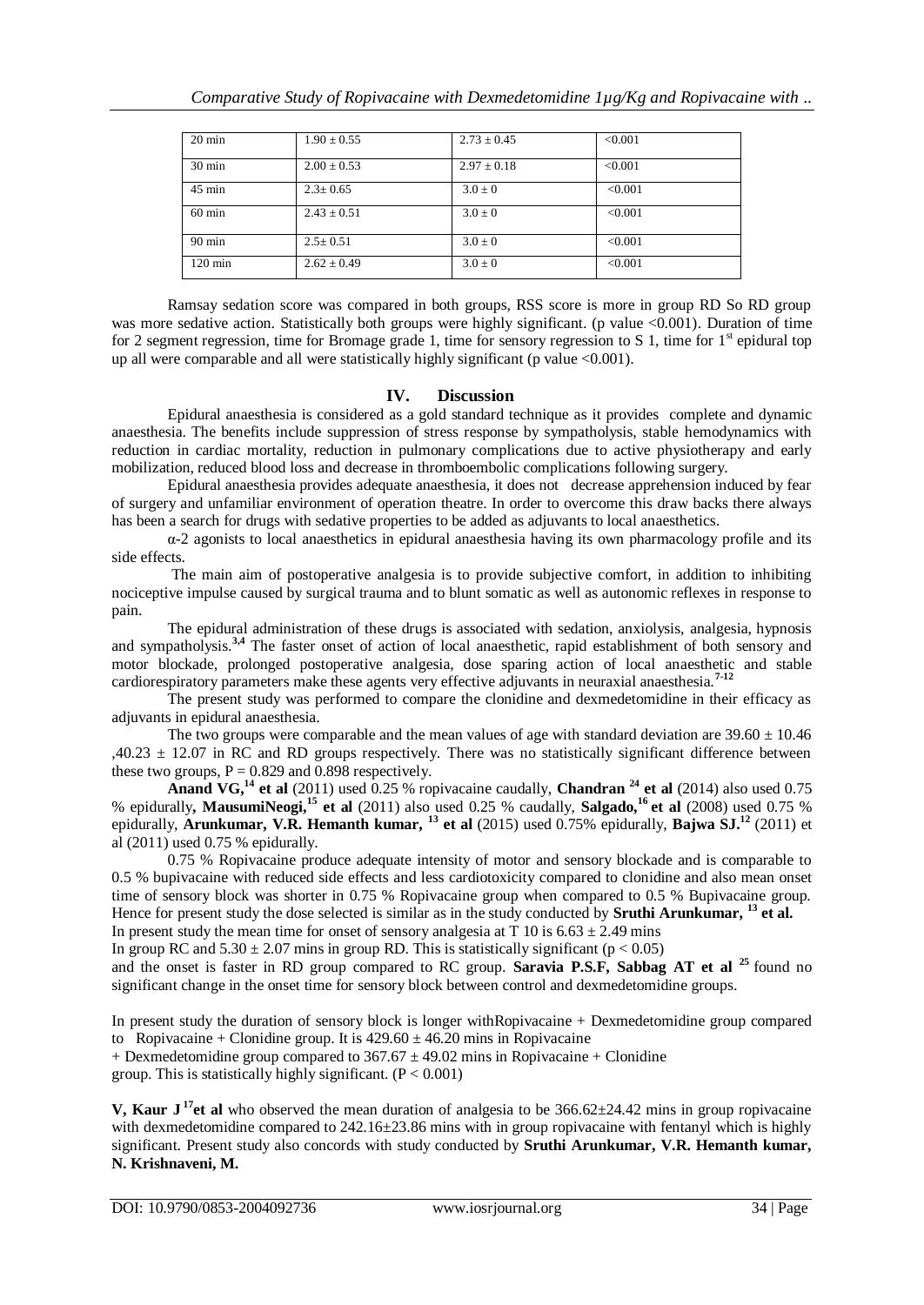In the present study, the onset of motor blockade was  $12.53 \pm 3.70$  mins in group RC and  $10.47 \pm 2.89$  mins in group RD. This is not significant statistically. Motor block was assessed using modified Bromage scale. **Saravia P.S.F, Sabbag AT et al** <sup>25</sup> found no significant change in the onset time for motor block between control and Dexmedetomidine group.

**Brockway M S et al,<sup>26</sup>** who conducted a study comparing 0.5 %, 0.75 % and 1 % ropivacaine with 0.5 % and 0.75 % Bupivacaine found no significant differences in the onset of motor block.

**Finucane B T et al <sup>27</sup>**, found no clinical difference in the onset of motor block, when comparing 0.5 %, 0.75 % and 1 % ropivacaine with 0.5 % Bupivacaine for epidural anaesthesia in patients undergoing abdominal hysterectomy.

The duration of motor block in present study in group RD is  $390.33 \pm 45.37$  mins compared to  $348.50 \pm 40.15$  in group RC. The duration of motor block with group RD group is more prolonged than with group RC, which is statistically highly significant.  $(P < 0.001)$ .

**Brockway M S.et al<sup>26</sup>**, compared 0.5 %, 0.75 % and 1 % ropivacaine 15ml with 0.5 % and 0.75 % Bupivacaine 15ml in 110 patients and found no significant difference in onset, spread or duration of motor block when similar concentrations were compared. However, Ropivacaine produced a slower onset, shorter duration and less intense block than Bupivacaine.

**Wolff A.P.et al.<sup>28</sup>** studied 126 patients undergoing elective hip surgery; they received 20ml of 0.5 %, 0.75 % and 1 % ropivacaine or 0.5 % Bupivacaine extradurally in a double-blind study. Return of motor function was earlier with Ropivacaine compared to Bupivacaine.

In present study, the sedation scores were higher in RD group patients. This is statistically highly significant. (P < 0.001) Similar results were also observed by **Bajwa SJ, Arora V, Kaur J<sup>12</sup> et al.** Mean sedation scores were significantly higher in dexmedetomidine group compared to clonidine group (P<0.001).

**Bajwa SJ, Bajwa SK, Kaur J, Singh G, Arora V,Gupta S, et al<sup>12</sup>** reported that sedation score was more in dexmedetomidine group when compared with clonidine group which was staststically significant( $p < 0.05$ ). In present study, sedation score was more in group RD (dexmedetomidine) when compared with group RC (clonidine) which is statistically highly significant (p< 0.001). Present study results are similar to **Bajwa sj et al <sup>12</sup>** study.

The study conducted by **Sruthi Arunkumar, V.R. Hemanthkumar, N. Krishnaveni, M. Ravishankar, Velrajjaya, and M. Aruoli. Et al <sup>13</sup>**(2015) were found significant good sedation in the patients who received dexmedetomidine than those who received clonidine.

## **V. Conclusion**

The α-2 agoinst Dexmedetomidine given epidurally with Ropivacaine produces synergistic effect of profound and prolonged motor blockade and also a prolonged duration of sensory blockade and provide good sedation. Even though the side effects are more with dexmedetomidine group, they were treatable. So Ropivacaine + Dexmedetomidine can be safe and effective agent for epidural blockade in lower abdominal and lower limb surgeries.

## **References**

- [1]. Kamibayashi T,Maze M. Clinical uses of α2 adrenergic agonist.Anaesthesiology2000;93:1345-9.
- [2]. Scafia.Analgesia and alpha agonsits 2.Mendens Rev 2004;4-7.
- [3]. Mauro VA, Brandao ST. Clonidine and dexmedetomidine through epidural route for postoperative analgesia and sedation in colecistectomy. Rev Bras Anestesiol.2004;4:1-10.
- [4]. Gabriel JS, Gordin V. Alpha 2 agonists in regional anesthesia and analgesia. Curr Opin Anaesthesiol.2001;14:751-3.
- [5]. Buerkle H. Peripheral anti-nociceptive action of alpha2- adrenoreceptor agonists. Bailliere's Clin Anaesth 2000;14:411-8.
- Filos KS, Goudas LS, Patroni O, Polizou V. Hemodynamic and analgesic profile after intrathecal clonidine in humans. A doseresponse study. Anesthesiology 1994;81:591- 601.
- [7]. Paris A, Tonner PH. Dexmedetomidine in anaesthesia. Curr Opin Anaesthesiol 2005;18:412-8.
- [8]. Coskuner I, Tekin M, Kati I. Effects of dexmedetomidine on duration of anaesthesia and wakefulness in bupivacaine epidural block. Eur J Anaesthesiol2007;24:535-40.
- [9]. Sia AT. Optimal dose of intrathecal clonidine added to sufentanil plus bupivacaine for labour analgesia. Can J Anaesth2000;47:875- 80.
- [10]. Benhamou D, Thorin D, Brichant JF, Dailand P, Milton D, Schneider M. Intrathecal clonidine and fentanyl with hyperbaric bupivacaine improves analgesia during cesearian section. AnesthAnalg 1998;87:609-13.
- [11]. Aantaa R, Kanto J, Scheinin M, Kallio A, Scheinin H. Dexmedetomidine, an alpha 2- adrenoreceptor agonist, reduces anaesthetic requirements for patients undergoing minor gynaecologic surgery. Anaesthesiology1990;73:230-5.
- [12]. Bajwa SJ, Bajwa SK, Kaur J, Singh G, Arora V,Gupta S, et al.Dexmedetomidine and clonidine in epidural anaesthesia: A comparative evalulation. Indian J Anaesth 2011;55:116-21.